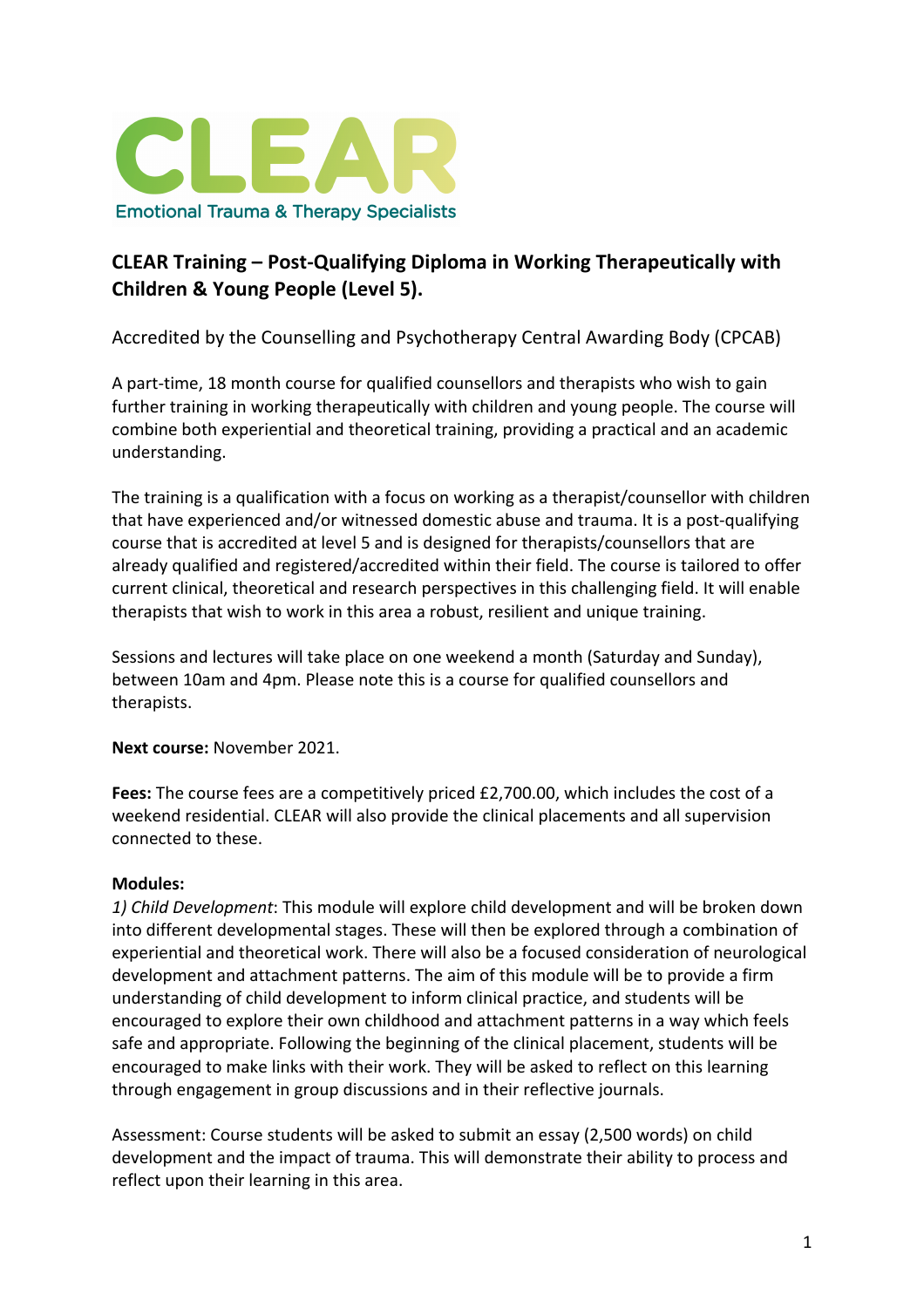*2) Therapeutic Approaches*: This module will aim to provide an insight into different types of therapy and how these can be used with children and young people. Sessions will be of a primarily experiential nature, with practical exploration being underpinned by relevant theory. The learning will address the ways in which an awareness and experience of these approaches can feed into and inform students' existing and future practice. These sessions are not intended to train students in how to work as specialists in these therapeutic approaches and will not qualify students to use any of these therapeutic models as their main therapeutic approach. These sessions will be led by therapists who have specialist training in these areas and are involved in current clinical practice in this field. Consideration will be given to the use of these therapeutic approaches with children and young people who have experienced abusive relationships and trauma.

Therapeutic models may vary according to student interest and the availability of different types of therapists, within this geographical area.

Assessment: Assessment will be through a literature review (1,000 words) and a presentation to the group and course tutors. This will demonstrate ability to process and reflect upon their learning in this area.

Theoretical basis/ Recommended Reading - A reading list/reading material will be provided to students and there is a collection of books and papers to borrow.

*3) Safe Clinical Practice*: This module will provide a practical and theoretical understanding of safe clinical practice. The focus will be on looking at working in a way that is safe for both clients and therapists/counsellors. Consideration will be given to the potential psychological and physical impact of working with children and young people and how as therapists/counsellors, we can take care of and nurture ourselves. This module will also address the nature of working as a therapist/counsellor in this geographical area. Sessions will take the form of lectures, group discussions and practical activities. Many of the topics covered in this area will also be looked at within the therapeutic approaches model and will inform and underpin learning on other elements of the course.

| • Personal Therapy                       | • Evaluation                    |
|------------------------------------------|---------------------------------|
| • Codes of Practice                      | • Outdoor Work                  |
| • Health and Safety and Risk Assessments | • Critical Reflection           |
| • Confidentiality and Consent            | $\bullet$ Touch                 |
| • Safeguarding                           | • Notes and Record Keeping      |
| • Cultural Capability                    | • Working in Different Settings |

Topics will include:

Topics may vary to meet student need.

Assessment: This will be through a written summary (1,000 words) of relevant safety administration and with the production of a case study (3,000 words) from student placement material. This should demonstrate student ability to process and reflect upon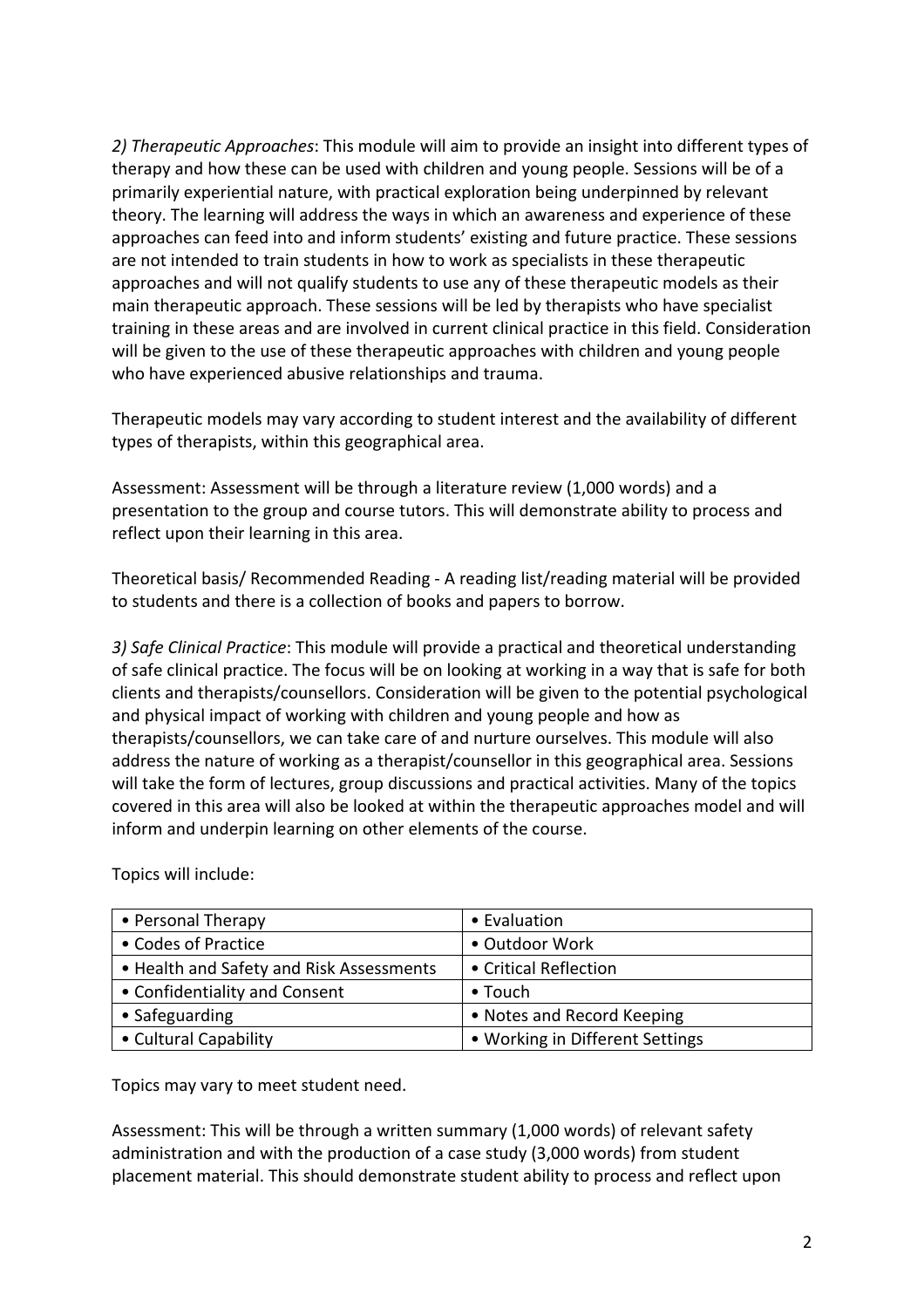learning in this area. The case study will be internally assessed and externally assessed by the CPCAB. Theoretical Basis/ Recommended Reading

Each lecturer on this module will be responsible for identifying key theories in their chosen model. A reading list/reading material will be provided to students. The CLEAR policies will form a key text for this module.

*4) Working with Children and Young People who have experienced Abusive Relationships and Trauma*: As a central element of CLEAR's work this will be an underlying thread throughout the course however within this model specific focus will be given to therapeutic work with this client group. This module will cover different types of abuse and abusive relationships. Consideration will be given to terminology used to discuss abuse and the role of different agencies working in this field. This module will also provide an introduction to the issue of Child Sexual Exploitation.

Another key part of this module will be to look at children and the Court of Law. The aim of this will to be to look at how this can impact on the therapeutic process. Following this, students should have an understanding of the role of children in both criminal and civil cases and what this experience may involve.

Assessment: This module will be assessed through a written reflection (1500 words) on the different types of abuse and the impact of them on the counsellor/therapist, the client, and the therapeutic relationship. Assessment will also involve a fifteen minute VIVA role-play and an interview with a CLEAR Ideas child. A written reflection (1,000 words) will also be required to support the VIVA role-play.

#### **Clinical Placements**

These will be offered from the start of the second part of the course. All placements will be provided by CLEAR. The allocation of clinical placements will be dependent on a set level of progress being demonstrated in each of the modules, up to this point. This will be determined by lecturer feedback, a mid-term and end review/report. There will be two placements of between 8-12 weeks each (depending upon the length of the therapeutic intervention). Additional placements may be offered if it is felt that these are needed. This will be on a case by case basis at the tutors' discretion. Students will need to complete a total of 20 clinical hours of placement.

The initial placement will be a shadow placement, with students working individually with a CLEAR therapist. Students will be allocated to therapists by the clinical lead and a decision will be made on the suitability of referrals for a student placement. The child and the family will also be part of this decision making process. Ideally, students will be present for all of the 8-12 sessions although in some case the therapists may wish to do the initial assessment session alone in order to determine the suitability of the case for a student placement. Initially, the therapists will lead the sessions and the students will take on an observational/participatory role, depending upon what is appropriate. As the work progresses, the students will gradually become more and more involved until they are leading elements of, and then, the whole session, with the therapist there to support them. Students are expected to complete their own risk assessments, clinical notes and end letters